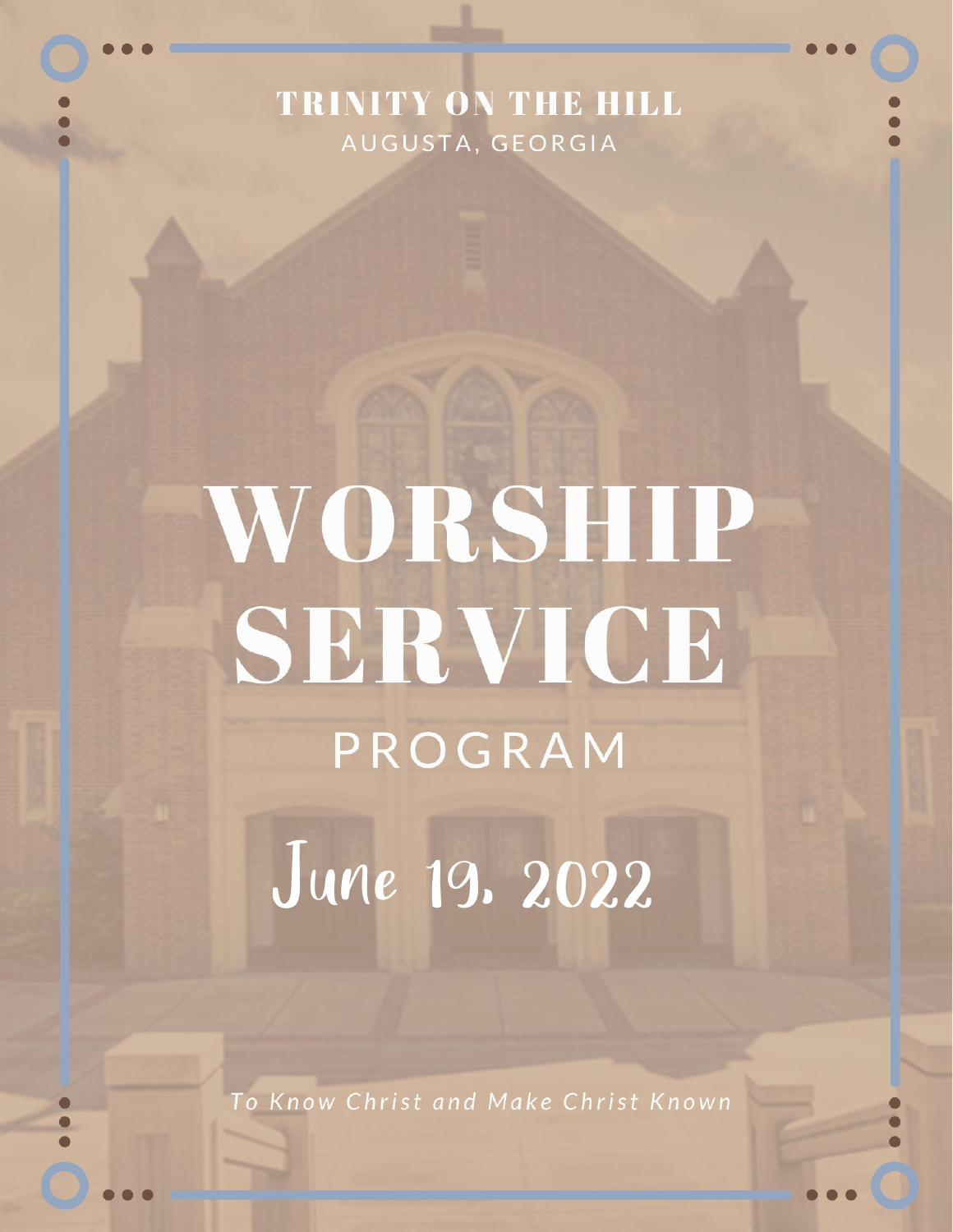## Service of Worship 8:30 & 11:00am

#### We Gather to Celebrate

Prelude

Call to Worship All Creatures of our God and King To God Be the Glory

Sophie Pollock & Nick Lowery Sanctuary Choir

Welcome Home

Spoken Call to Worship

Leader: May the Lord answer you in the day of trouble. May the name of the God of Jacob protect you.

People: May He grant you your heart's desire and fulfill all your plans. May we shout for joy over your salvation. May the Lord fulfill all your petitions.

 Leader: Now I know that the Lord saves His anointed. He will answer him from His holy heaven.

All: Some Trust in chariots and some in horses, but we trust in the name of the Lord our God. They collapse and fall, but we rise and stand upright.

| Opening Hymn         | How Firm a Foundation  | Kevin Pollock    |
|----------------------|------------------------|------------------|
| Affirmation of Faith | Apostles' Creed        | Rev. Roy McVeigh |
| Gloria               | Glory Be to the Father | Kevin Pollock    |

### WE CELEBRATE THROUGH PRAYER & GIVING

|                                            | Prayer Chorus                                        | Jesus, We Crown You with Praise  | Kevin Pollock                  |  |
|--------------------------------------------|------------------------------------------------------|----------------------------------|--------------------------------|--|
|                                            | Morning Prayer                                       |                                  | Rev. Roy McVeigh               |  |
|                                            | Special Music (8:30)<br>(11:00)                      | Then Will the Very Rocks Cry Out | Nick Lowery<br>Sanctuary Choir |  |
|                                            | Celebration of God's Faithfulness Through Generosity |                                  | Rev. Roy McVeigh               |  |
|                                            | Father's Day Video                                   |                                  |                                |  |
| WE CELEBRATE THROUGH HEARING GOD'S WORD    |                                                      |                                  |                                |  |
|                                            | Scripture                                            | Matthew 7:9-12                   | Rev. Dr. Mike Cash             |  |
|                                            | Sermon                                               | Dad's Have Magic                 | Rev. Dr. Mike Cash             |  |
| WE GO OUT & SHOW THE WONDERFUL LOVE OF GOD |                                                      |                                  |                                |  |
|                                            | Hymn of Response                                     | This is My Father's World        | <b>Kevin Pollock</b>           |  |
|                                            | <b>Benediction</b>                                   |                                  | Rev. Dr. Mike Cash             |  |
|                                            | Going Forth                                          | <i>Revive Us Again</i>           | <b>Kevin Pollock</b>           |  |
|                                            | Postlude                                             |                                  | Nick Lowery                    |  |
|                                            |                                                      |                                  |                                |  |
|                                            |                                                      |                                  |                                |  |

Sophie Pollock

Kevin Pollock

Kevin Pollock